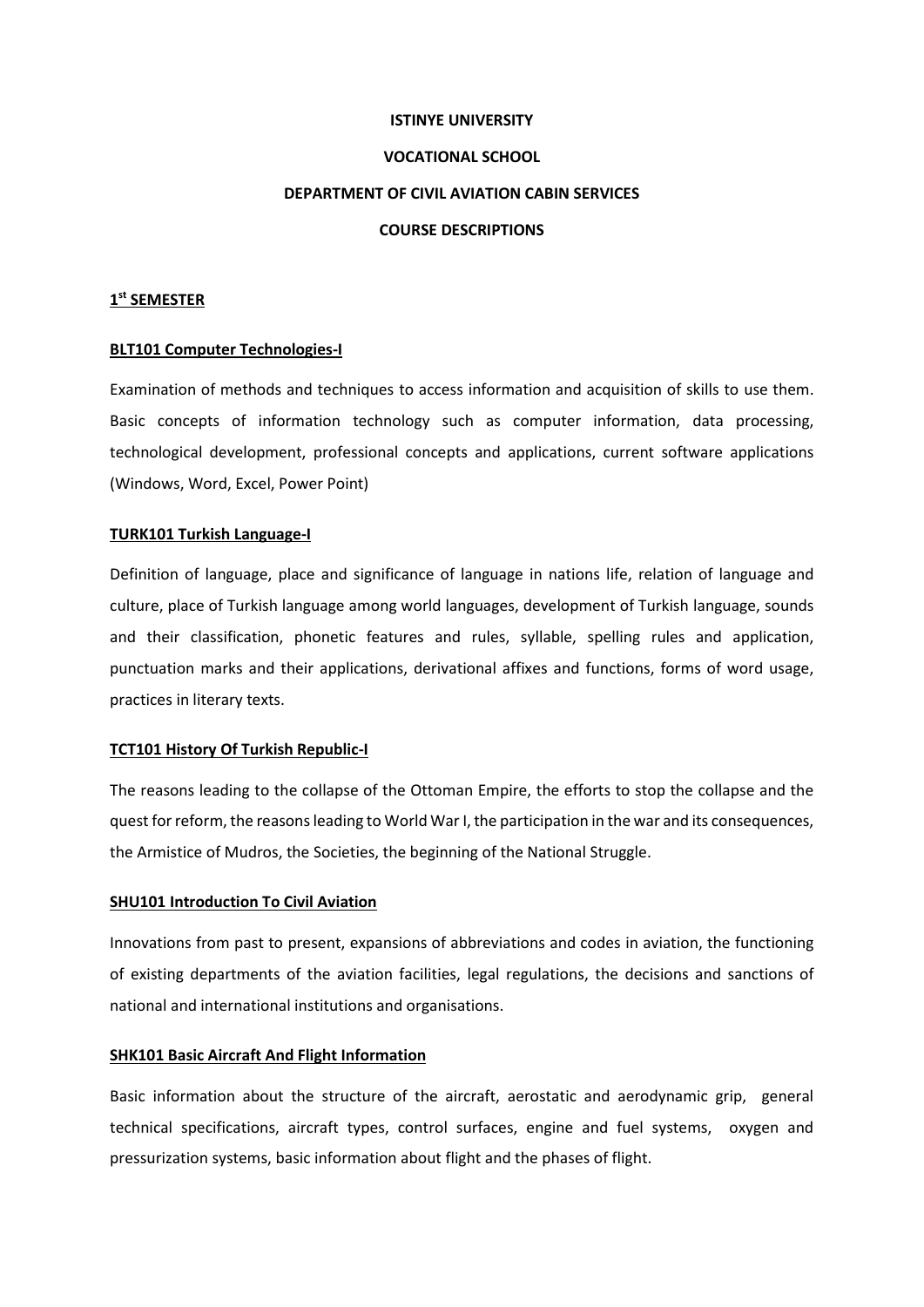#### **SHK103 Communication In Aviation**

Communication, theoretical and conceptual framework of the components of communication sociology, communication in aviation, the results of aviation communication and examination of the accident case studies, in-cab communication techniques, the use of body language and active listening.

#### **SHK105 Corporate Airlines Communication Techniques And Organization**

information on airlines that operate across the world, their histories as well as their places within the air freight industry, cultural communication techniques, the organisational structure and internal communication techniques of airlines in our country, correspondence rules and practices within the organisation.

## **ADL113 International And National Aviation Law**

Civil aviation system; organizations, conventions, rules, bilateral agreements, air traffic agreements

## **İNG 101-General Englısh-I**

Students will be able to understand English, use it effectively, and compare basic grammar rules of English. Through this course, students can interpret simple dialogue in English and use the new structure and words they have learned in their daily lives.

## **2 nd SEMESTER**

## **BLT102 Computer Technologies-II**

Examination of methods and techniques to access information and acquisition of skills to use them. Basic concepts of information technology such as computer information, data processing, technological development, professional concepts and applications, current software applications (Windows, Word, Excel, Power Point)

#### **İNG102 General English-II**

Students will be able to understand and interpret simple dialogues in English, use basic grammar rules effectively, use new structure and words they will have learned in their daily lives.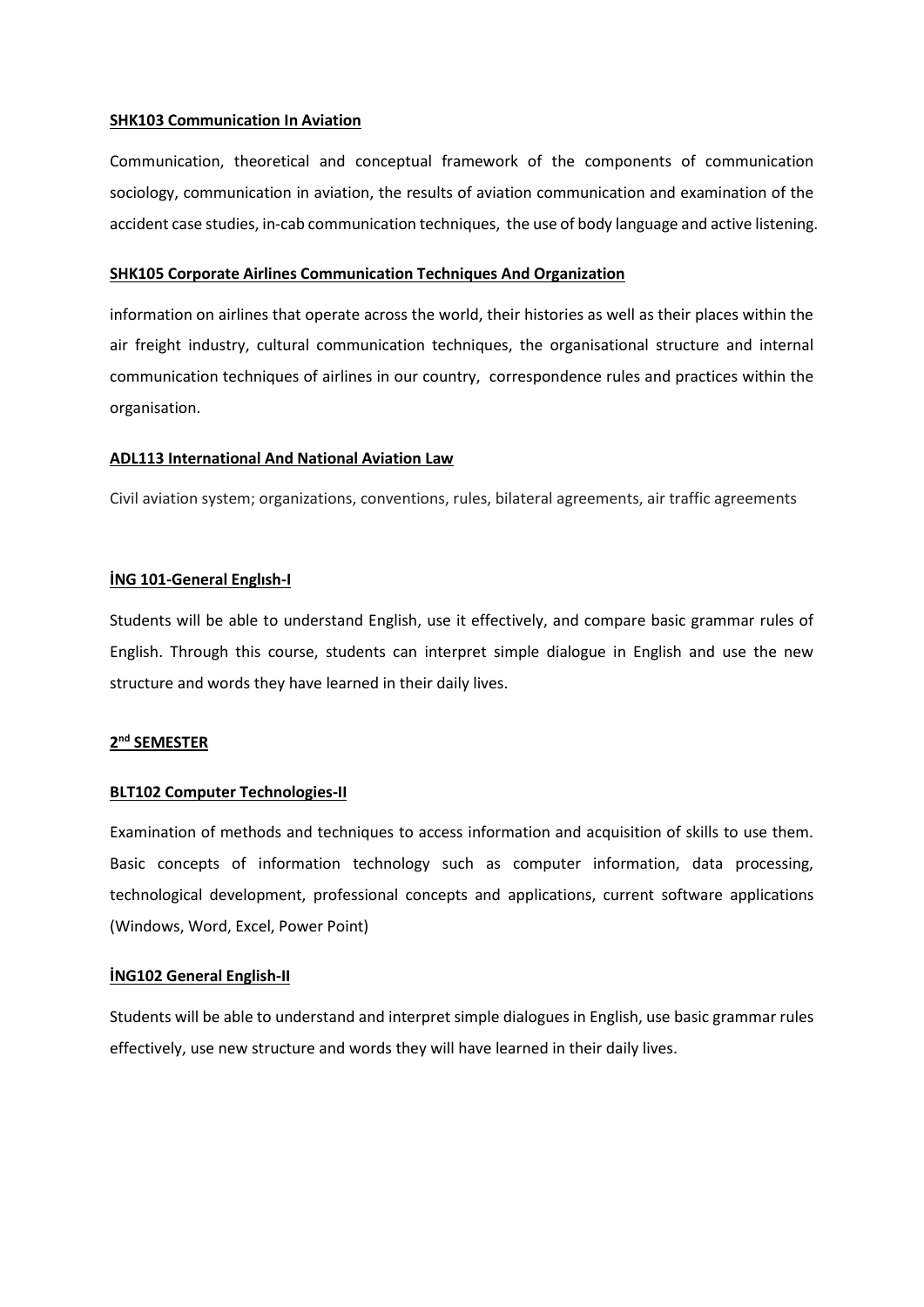## **TCT102 History Of Turkish Republic-II**

Information on the concept of revolution, preparation, action, reformation stages of the Turkish Revolution as well as basic principles and characteristics of the Turkish Revolution, domestic and foreign policy of Turkey after the period of Ataturk.

## **SHK102 Aviation, Apron And Aircraft Security**

Safety and security, definition of risk in aviation, evaluation, managing and measuring of risk, impact of human factor on security, probable hazard definitions during operation, safety barriers, duties and responsibilities of managers and employees.

## **SHK104 Aviation Business Branches And Organizations**

Tasks and responsibilities of occupations in the airport and flight cabin and the organizational distribution between them.

## **SHK106 Brand Awareness And Quality Management**

Brand, quality, the components and continuity of brand, the effects and contributions of employees to the brand, management and consequences of 4P, historical process of brand, brand management, sociological and philosophical approaches to the concept of brand, brands communicative value, changing position and value of brand in the age of new media.

## **SHK110 Passenger Relations Management And Nlp Methods**

The concept of passenger relation, passenger behaviors and satisfaction, effects of corporate culture and change factors to communication, social relations during flight, responsibilities, usage of NLP methods.

#### **SHK112 Verbal And Nonverbal Communication And Writing Techniques In Aviation**

Verbal and nonverbal communication techniques, written communication in business life, skills to cope with situations that can be encountered in professional and daily life, image and self-introduction skills.

#### **TURK102-Turkısh Language-II**

Definition of language, the place and prominence in the life of the nation, language and culture relation, the place of Turkish Language among the world languages, development of Turkish Language, sounds and classification, audio features, phonetic rules, syllable, bookmarking rules and application,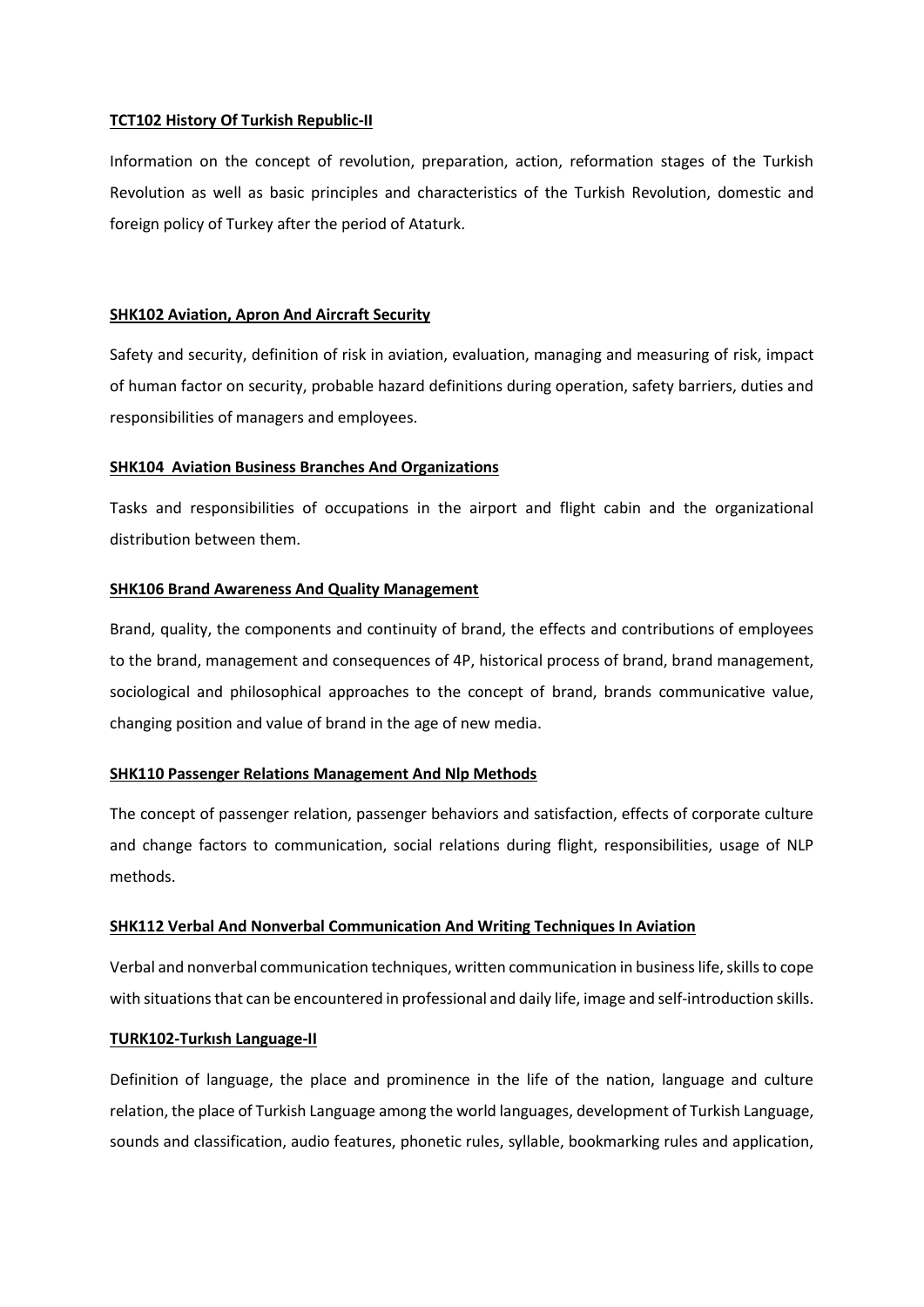punctuation marks and its application, construction supplements and functions, forms of word usage, practices in literary texts.

## **3 rd SEMESTER**

## **İNG203 Vocational English-I**

Communication with Foreign Passangers, Aviation English, Concepts of Aviation, The Aviation Alphabet and numbers.

## **SHK 201 Normal Operation Procedures**

Transportation rules of goods and passengers during regular ground and flight operations, SHGM legislation, terms and requirements of loading and loadsheet, special status passengers and services provided, in-flight passengers briefings and meaning of navigational information.

## **SHK 203 Emergency And Safety Management On Aircraft**

Approach and applicable procedures in emergency situations during flight operations, emergency equipments and their use, oxygen systems, fire types and fire intervention methods, prepared and unprepared emergency evacuation procedures, survival techniques, incapacity pilot and cabin crew procedures

## **SHK 205 Fırst Aıd In Avıatıon**

General first aid information, procedures to be followed on the ground and in the aircraft, first aid materials and uses, CPR techniques, basic first aid practices, life-saving chain, intervention in vital situations without medication, approach to accidents that may occur in the cabin, procedures to be followed in case of birth and death events in the aircraft.

## **SHK207 Crm In Aviation And Effective Team Management**

Evolution of CRM in aviation, in-cabin and operational impacts, CRM applications, effective team formation, team management, collaboration, productivity, use of leadership features, results of communication failures, events and accident caused by CRM failure, case studies.

## **SHK209 Management Of Business And Economics**

Definitions of management and economy, purpose of establishments, types, place and importance in economy, management of brand and economy in global market, production function, taxation, cost, marketing, advertisement, profitability.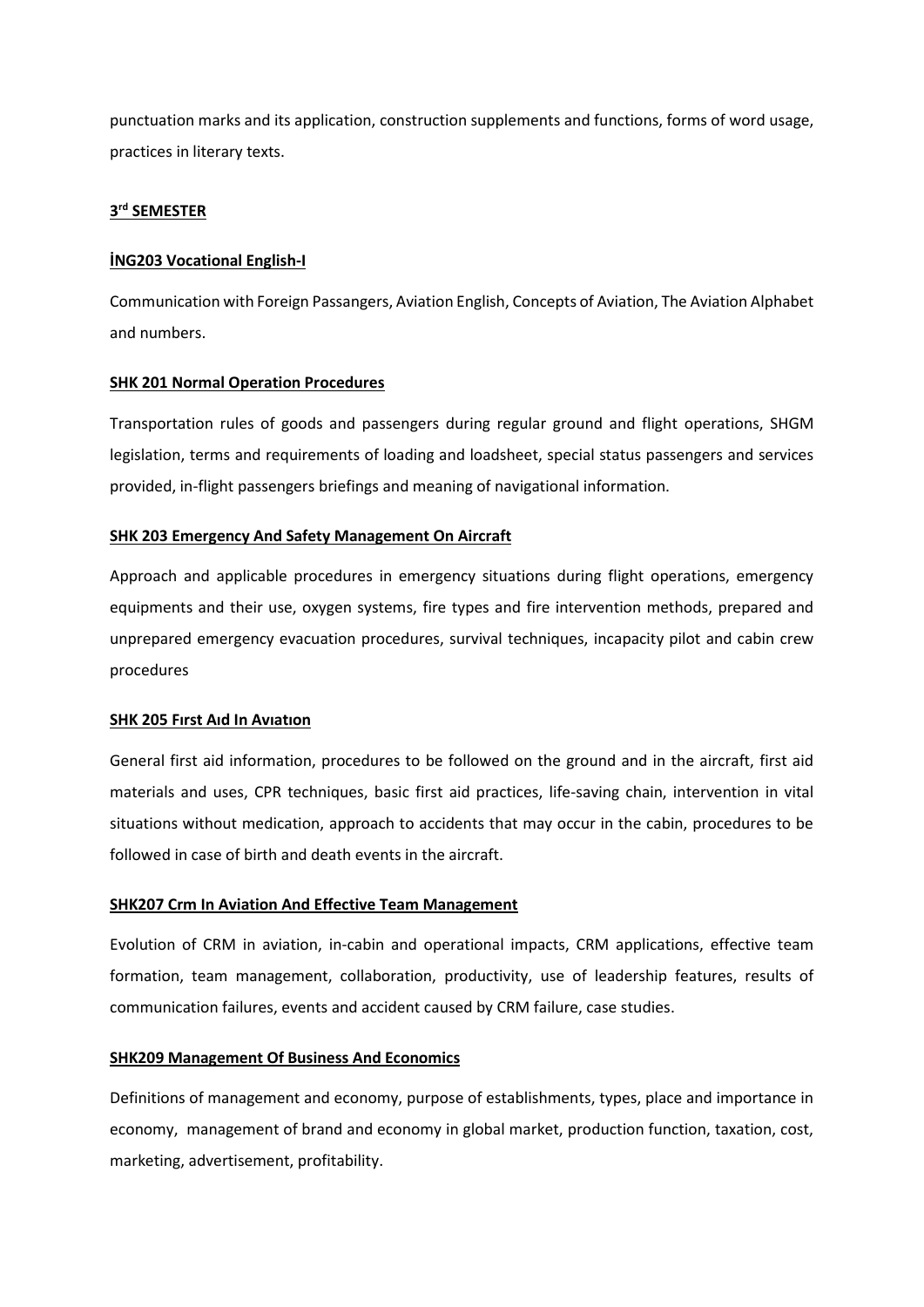## **SHK211 Flight Physiology And Stress Management**

Skills to cope with physical and emotional problems they may encounter during flight.

## **Manifest Of Istinye-I**

## **4 th SEMESTER**

## **İNG204 Vocational English-II**

Communication with Foreign Passangers, Aviation English, Concepts of Aviation, The Aviation Alphabet and numbers.

## **SHK 202 Caterıng On Board And Galley Servıce**

Definition of aircraft catering, presentation; description of catering materials and regions, names, codes, special food information and codes, effects of catering on passenger satisfaction, meaning for the airline, economical management of the catering, general service and presentation informations.

## **SHK204 Dangerous Goods**

Definition of dangerous subtances, general philosophy, transportation requirements, responsibilities of sender and carrier, substances prohibited from aircraft, confidential dangerous materials, airmail and contents, dangerous substances allowed to be carried along with passengers and crew, restrictions, markings and classification.

## **SHK206 Applied Vocational Education And Emergency Education**

Theoretical and practical application of vocational training in aircraft, use of mock-ups, intervention to possible in-cabin emergencies using necessary equipments in mock-ups in accordance with the real environment.

# **SHK208 Diction Announcement Maintenance And Uniform Representation Rules In Airplane Communication**

Communication with passengers, announcements, dress codes in corporate companies.

#### **SHK210 Graduatıon Project**

Students will prepare a project proposal in the field of aviation, conduct a scientific and spatial research on the subject and submit the results in written format.